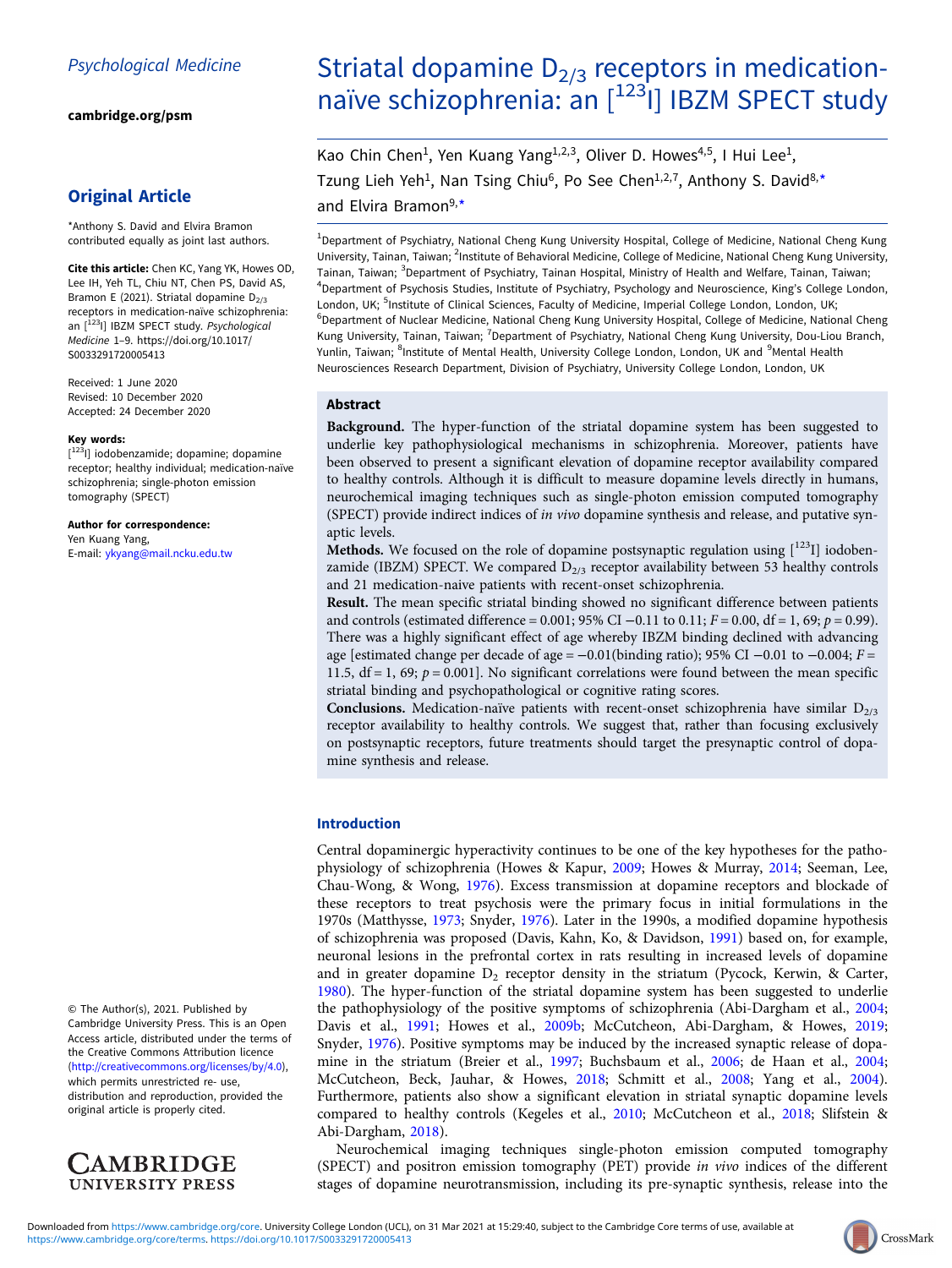synapse, and the levels of receptors and transporters (Howes & Kapur, [2009](#page-7-0); McCluskey, Plisson, Rabiner, & Howes, [2020\)](#page-7-0).

Elevated dopamine synthesis capacity has been consistently reported in  $6\text{-fluoro-}({}^{18}F)-L-3,4-\text{dihydroxyohenvlalanine})$ reported in 6-fluoro- $({}^{18}F)$ -L-3,4-dihydroxyphenylalanine<br> $({}^{18}F]$ -DOPA) and L-[b-<sup>11</sup>C]-3,4-dihydroxyphenylalanine and  $L-[b-11C]-3,4-dihydroxyphenylalanine$  $([11C]$ -DOPA) PET studies in schizophrenia, including in firstepisode patients (Hietala et al., [1995;](#page-7-0) Jauhar et al., [2019](#page-7-0)) and has been shown to predate the onset of schizophrenia in individuals with prodromal psychotic symptoms (Howes et al., [2009b\)](#page-7-0). Synaptic dopamine can be studied using challenge approaches which stimulate its release or deplete synaptic dopamine levels (Egerton, Demjaha, McGuire, Mehta, & Howes, [2010\)](#page-7-0). These approaches are based on the competition between dopamine and radioligands such as raclopride and  $[123]$  iodobenzamide (IBZM) for binding to dopamine receptors (Laruelle, [2000\)](#page-7-0), although recent evidence indicates the process is more complex than suggested by a simple competition model (Guo et al., [2010\)](#page-7-0). Studies using challenge approaches have found evidence of increased radiotracer displacement in patients with untreated schizophrenia compared to controls, indicating greater dopamine release (Laruelle, Abi-Dargham, Gil, Kegeles, & Innis, [1999\)](#page-7-0), and increased synaptic dopamine levels (Abi-Dargham et al., [2000;](#page-6-0) Kegeles et al., [2010;](#page-7-0) McCutcheon et al., [2018](#page-7-0)). The dopamine hypothesis of schizophrenia has been revised in light of this neurochemical imaging evidence (Howes & Murray, [2014;](#page-7-0) McCutcheon et al., [2019\)](#page-7-0).

Indeed, the earlier formulations were built on the findings that antipsychotics work by blocking  $D_{2/3}$  receptors, and drugs such as amphetamine which activate the dopamine system, can trigger psychotic symptoms (Abi-Dargham, [2004;](#page-6-0) Berman, Kuczenski, McCracken, & London, [2009](#page-6-0); Curran, Byrappa, & McBride, [2004;](#page-6-0) Howes et al., [2009a](#page-7-0)). Based on early findings of an elevation in striatal  $D_{2/3}$  receptor availability in schizophrenia (Wong et al., [1986\)](#page-8-0), there was an initial focus on the  $D_2$  receptor. However, subsequent studies of  $D_{2/3}$  receptor availability in schizophrenia have been inconsistent, whilst there is no difference  $\nu$ . controls in dopamine transporter availability (Chen et al., [2013](#page-6-0); Howes et al., [2012](#page-7-0)). One factor in many of the studies that could explain the inconsistent findings is prior antipsychotic treatment, which may upregulate  $D_{2/3}$  receptor levels and increase variability in patients (Brugger et al., [2020\)](#page-6-0). There is therefore a need for large studies of medication-naïve first-episode patients to determine whether dopamine receptor availability abnormalities are associated with the onset of the illness.

Cognitive impairments have consistently been found in patients with schizophrenia compared to healthy individuals (Elvevag, Weinberger, Suter, & Goldberg, [2000](#page-7-0); Lencz et al., [2014;](#page-7-0) Ranlund et al., [2018\)](#page-7-0) and may be considered a core aspect of the clinical syndrome. There is growing evidence that cognition is a pathway through which genetic variation influences schizophrenia risk (Calafato & Bramon, [2019](#page-6-0); Toulopoulou et al., [2019\)](#page-8-0). Indeed, a genome-wide association meta-analysis of human cognition including over 129 000 participants showed that intelligence has a strong protective effect on schizophrenia risk (Savage et al., [2018\)](#page-8-0). The Wisconsin Card Sorting Test (WCST) and Continuous Performance Task (CPT) are commonly used to evaluate the aspects of patients' cognitive functions (Bellani & Brambilla, [2008;](#page-6-0) Elvevag et al., [2000;](#page-7-0) Everett, Lavoie, Gagnon, & Gosselin, [2001;](#page-7-0) Green, Satz, Ganzell, & Vaclav, [1992\)](#page-7-0). The WCST was found to relate to genetic variation in dopamine receptors (Rybakowski et al., [2005,](#page-8-0) [2006](#page-8-0)), and CPT was influenced by the estimates of dopamine release in patients

with schizophrenia (Braver, Barch, & Cohen, [1999;](#page-6-0) Cohen & Servan-Schreiber, [1993](#page-6-0)). Medication-free patients with schizophrenia show reduced prefrontal cortical dopamine release while performing cognitive tasks such as WCST, which supports the frontal hypo-dopaminergic hypothesis of cognitive symptoms in schizophrenia, and suggests a differential regulation of striatal dopamine release in associative regions (Rao et al., [2019;](#page-7-0) Slifstein et al., [2015\)](#page-8-0). We hypothesize that patients with higher striatal  $D_{2/3}$  receptor availability, which indicates higher dopamine release, should have better cognitive performance (Fagerlund et al., [2013\)](#page-7-0).

Our study focused on post-synaptic dopamine regulation using [<sup>123</sup>I] IBZM SPECT. We set out to compare D<sub>2/3</sub> post-synaptic receptor availability between 53 healthy controls and 21 drug-naïve patients with recent-onset schizophrenia. The relationships between  $D_{2/3}$  receptor availability and both cognitive function and clinical symptoms were also investigated.

#### Methods

### **Sample**

All study participants were living in Tainan City, the fifth largest in Taiwan with a population of 1 880 906 (Bureau of civil affairs, Tainan city government, 2019). A total of 21 medication-naïve first-episode patients with schizophrenia were recruited from the psychiatric outpatient clinic of the National Cheng Kung University Hospital. This included 11 patients and one control from our previous study (Yang et al., [2004\)](#page-8-0). Fifty-three healthy community residents of Tainan City were recruited as volunteers through research advertisements. All participants were righthanded. Patients were recruited from August 2001 to April 2005 and controls were recruited from June 1999 to April 2005. All participants including controls were interviewed by senior psychiatrists who have been practicing for more than 10 years, using the Chinese version of the Mini International Neuropsychiatric Interview (Sheehan et al., [1998\)](#page-8-0), to ensure that the controls were free of any Axis I or Axis II psychiatric disorders and to confirm the diagnosis for patients. The Positive and Negative Syndrome Scale (PANSS) of patients with schizophrenia was rated by one psychiatrist. Brain magnetic resonance images (MRI) and blood biochemical profiles of all controls were assessed and showed no abnormalities. The mean duration of illness was 10.7 months  $(S.D. = 20.7, median = 2.0, interquartile range = 11.8 months).$ 

Before any procedure was performed, written informed consent was obtained from each of the participants after a complete explanation of the study. The Ethical Committee for Human Research at the National Cheng Kung University Hospital approved the study. Inclusion criteria: (i) patients should fulfill DSM-IV criteria for schizophrenia; (ii) age between 17 and 60; (iii) no physical illness and with stable vital signs; (iv) participants never received any antipsychotic or antidepressant treatment and were free of any psychotropic medication at the time of testing. Exclusion criteria for all participants: (i) other co-morbid psychiatric illnesses, or neurological illnesses; (ii) evidence of substance abuse/dependence as assessed during the clinical interview with the research psychiatrist, at time of enrollment; (iii) intellectual disability; (iv) all female participants of child-bearing age had to take an acceptable form of contraceptive throughout the study, in order to be included and underwent an instant urine pregnancy test prior to starting the experiments; (iv) all patients who were deemed at risk of acute suicide/self-harm were excluded.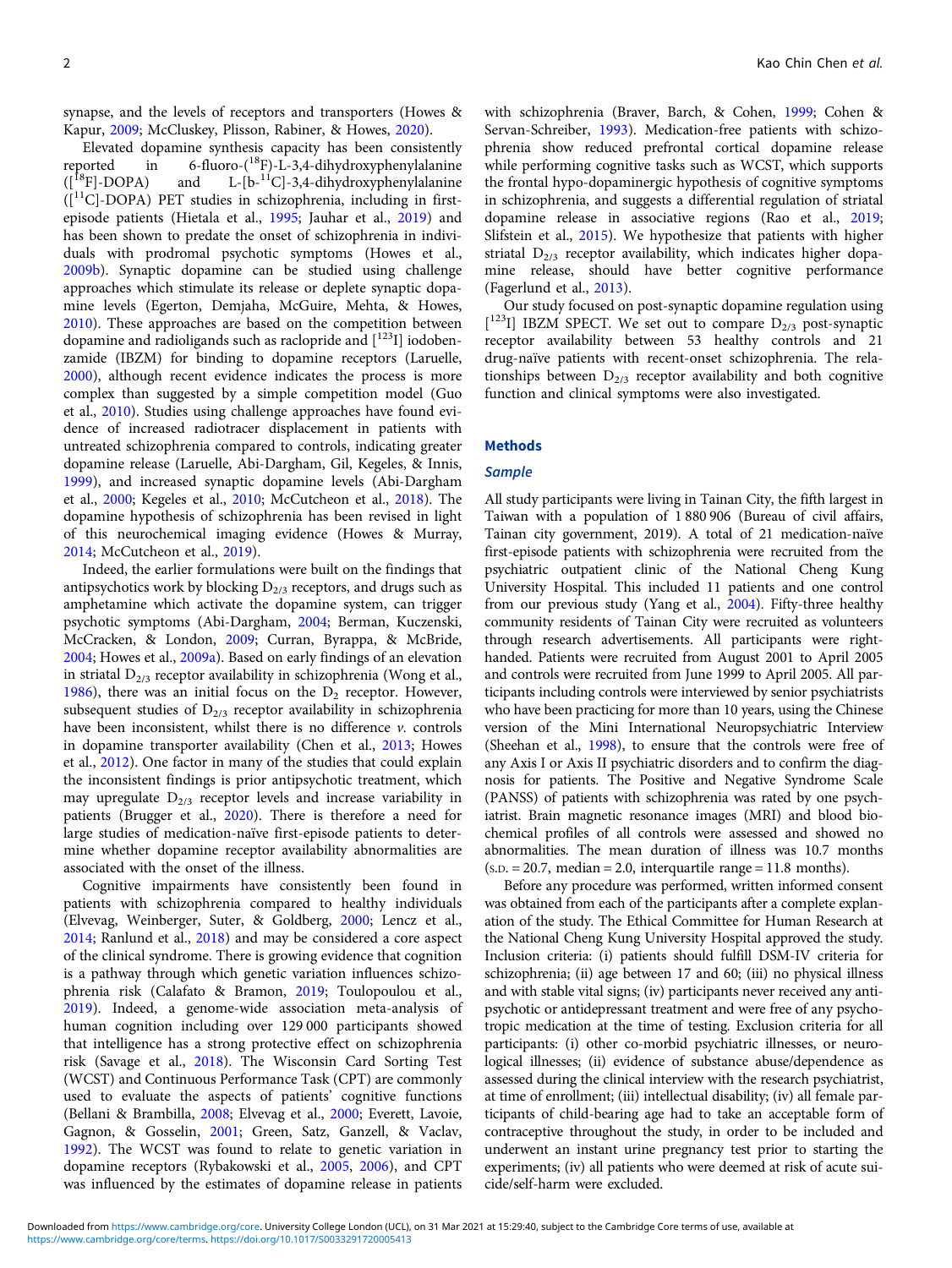#### Assessment battery

Before receiving any treatment, patients underwent the baseline assessments within 7 days of entering the study including SPECT, psychopathology scales and cognitive testing. Healthy controls received the same assessments. Baseline assessments are described below.

#### Measurement of striatal dopamine  $D_{2/3}$  receptor density

Before SPECT examination with  $[123]$  IBZM, the thyroid gland was protected with 9 ml of Lugol's solution. For brain SPECT imaging, each subject was intravenously administered 185 MBq (injected mass of IBZM: 8.2 ng; specific radioactivity 8900 MBq/ nmol) of  $[^{123}I]$  IBZM (Institute of Nuclear Energy Research, Lungtan, Taiwan) in a quiet environment approximately 10 min after setting the intravenous lines. The imaging was initiated approximately 120 min later, and 30 min of imaging data were collected during the procedure. To avoid tilt and misalignment, we carefully positioned participants and monitored them during scanning, and used a head holder to further reduce movement artifacts. Participants were informed of the necessity to avoid head movement. Sinograms were reviewed blind to diagnosis to determine whether post-acquisition correction for head movements was needed. Movement correction was conducted using the motion correction software ICON (Siemens, version 8.5 KB21).

We used a triple-headed rotating  $\gamma$  camera (Multispect 3; Siemens, Hoffman Estates, IL, USA) with ultra-high-resolution fanbeam collimators, which yields an image resolution of approximately 8.5 mm for the full width half maximum (FWHM). The SPECT images were acquired over a circular 360° rotation, with 120 steps, at a rate of 50 s per step, in a  $128 \times 128 \times 16$  matrix. The images were then reconstructed using Butterworth and Ramp filters (Friston et al., [1990\)](#page-7-0) (cut-off frequency =  $0.3$ Nyquist, power factor  $= 7$ ), with attenuation according to Chang's method (Chang, [1978\)](#page-6-0). The reconstructed transverse images were realigned parallel to the canthomeatal line; slice thickness = 2.89 mm. For semi-quantitative analyses, six consecutive transverse slices on which the striatum was best visualized were combined to obtain a 17.34 mm-thick slice. Then regions of interest (ROIs) were placed over the striatum and the frontal cortex (see Fig. 1). The ROIs were drawn directly on the SPECT images by an experienced nuclear-medicine physician who was blind to the participants' clinical status and data. During this process, the participants' MRIs (GE, SIGNA CV-I, 1.5T, WI, USA), obtained within 2 weeks after SPECT examination, were used as a visual reference to determine the areas of the ROI. The sizes of all ROI were at least twice those of the FWHM. The specific striatal  $[123]$  IBZM binding was calculated as the mean count in the striatal ROI minus the mean count in the frontal region divided by the mean count in the frontal region [(St–F)/F] and this ratio represents striatal  $D_{2/3}$ availability (Brucke et al., [1991](#page-6-0); Toyama, Ichise, Ballinger, Fornazzari, & Kirsh, [1993](#page-8-0)).

## Psychopathology ratings

On the day of recruitment, we collected standardized psychopathology ratings using the Global Assessment of Functioning (GAF), which ranges 0–100 from poorest to optimal functioning (Hopper & Wanderling, [2000](#page-7-0)) and the PANSS, with 30 psychotic symptom and general psychopathology items (range 30–210) from least to most severely symptomatic (Kay, Fiszbein, & Opler, [1987\)](#page-7-0).



Fig. 1. The regions of interest (ROIs) were placed over the striatum and the frontal cortex. The ROIs were drawn directly on the SPECT images by an experienced nuclear-medicine physician who was blind to the participants' clinical status and data.

## Cognitive function assessments

Patients' executive function and attention/vigilance were assessed using the Wisconsin Card Sorting Test (WCST) and the Continuous Performance Test (CPT), respectively.

## Wisconsin Card-Sorting Test (WCST)

A computerized version of the WCST was administered by an experienced clinical neuropsychologist. Definitions of indices were as described in the WCST manual (Heaton, Chelune, Talley, Kay, & Curtiss, [1993\)](#page-7-0). The number of categories completed and perseverative errors were used to assess the performance (Stratta et al., [1997;](#page-8-0) Volkow et al., [1998\)](#page-8-0).

## Continuous Performance Test (CPT)

The CPT is a psychological test that primarily measures attention (Chen, Hsiao, Hsiao, & Hwu, [1998](#page-6-0); Hsieh et al., [2005](#page-7-0)). In this version, the critical stimulus was a particular sequence of two stimuli out of the available set (AX task: subjects were asked to respond whenever the number '9' was preceded by the number '1'). Each test session began with a 2 min practice. During the test, numbers from 0 to 9 were randomly presented for 50 ms each, at a rate of one per second. A total of 331 trials, 34 (10%) of which were target stimuli, were presented over 5 min. Subject responses were recorded automatically (Sunrise Systems, version 2.20, Pembroke, MA, USA) (Smid, de Witte, Homminga, & van den Bosch, [2006](#page-8-0)).

## Statistical analyses

The main aim of our study was to assess the differences between patients and controls in the specific striatal  $[123]$  IBZM binding, considering both the left and right striatum measures. Linear mixed modeling was used to compare  $[$ <sup>123</sup>I] IBZM binding between the two participant groups. To allow for possible group differences between left and right sites, we tested a group by laterality interaction. On the basis of previous literature, we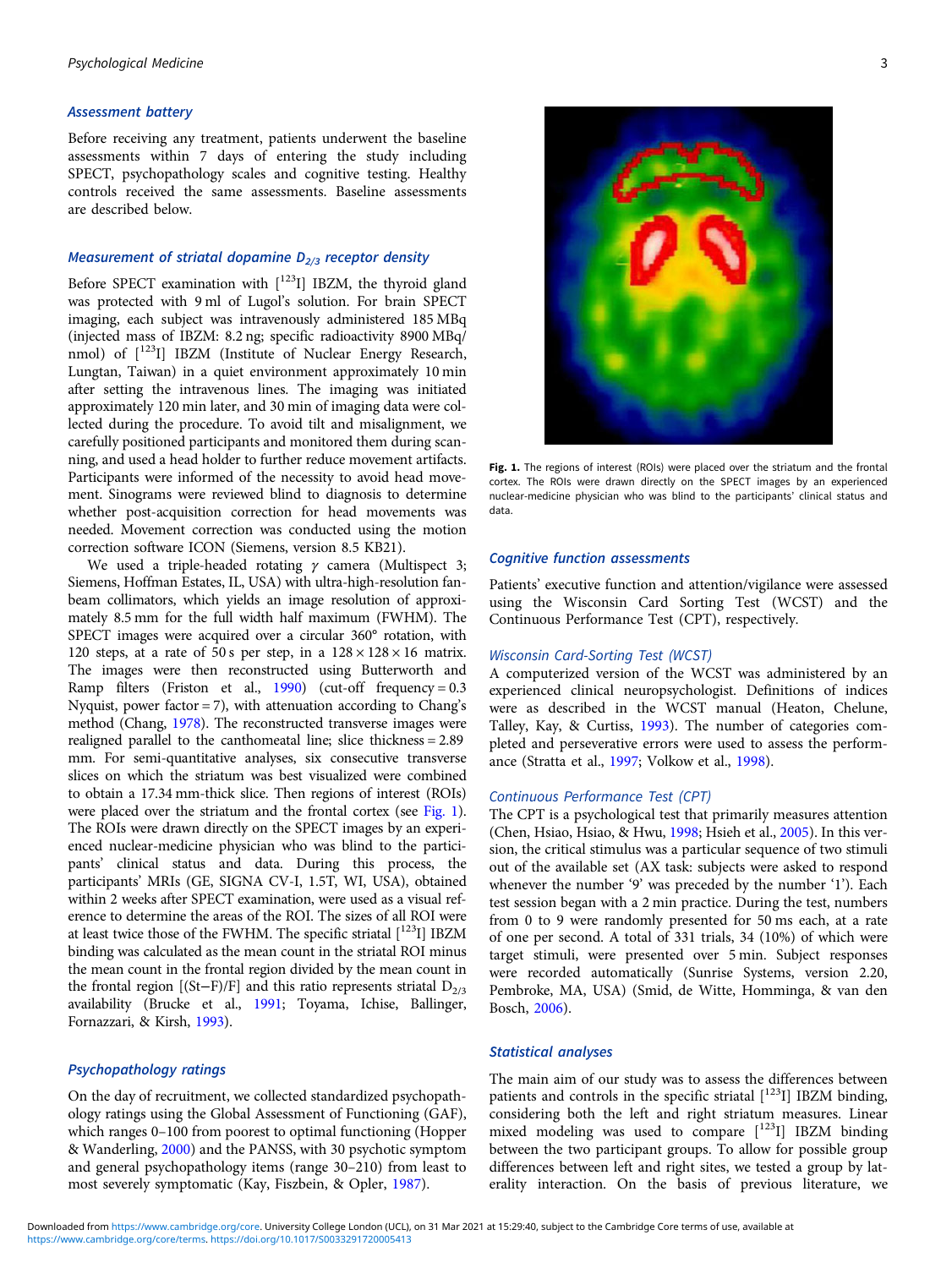considered that age, sex, and tobacco smoking are potential confounders and therefore included these as covariates in the analysis (Chen et al., [2005;](#page-6-0) Kuikka, Tiihonen, Karhu, Bergstrom, & Rasanen, [1997](#page-7-0); Volkow et al., [1998](#page-8-0); Yang et al., [2008\)](#page-8-0). The models included subject-varying intercepts to acknowledge the correlation between the two repeated measures per participant. We expanded the above model to test the interaction of group by age or group by sex, respectively.

Our subsidiary aim was to explore the association between the specific striatal  $\binom{123}{1}$  IBZM binding and psychopathology ratings or cognitive performance in patients using Spearman's  $\rho$ correlations.

Demographic differences between patients and controls were examined with  $\chi^2$  tests for categorical variables or with Student's t tests for continuous variables. For the latter, Levene's test was used to assess the assumption of the equality of variances. Diagnostic plots as well as one-sample Kolmogorov–Smirnov tests were used to test for normality.

We report uncorrected  $p$  values for all analyses. However, since we examined the influence of striatal  $[$ <sup>123</sup>I] IBZM binding on 10 key parameters (clinical group, four PANSS scores, four cognitive measures, and GAF), we adjusted for multiple testing and our statistical significance was established at  $p \leq 0.005$  (statistical trend  $p < 0.01$ ). We used SPSS version 20.0 for Windows (SPSS Inc., Chicago, IL, USA) for all analyses.

#### Results

The demographic characteristics of the patient and control groups are summarized in [Table 1](#page-4-0). Patients and controls had a similar sex distribution and tobacco smoking habits. However, compared to the controls, the patients were significantly younger  $(t = -2.33)$ , df = 72;  $p = 0.02$ ), less likely to be married ( $\chi^2 = 7.71$ ;  $p = 0.005$ ), and had fewer years of education ( $t = -3.44$ , df = 71;  $p = 0.001$ ). The ratio of specific striatal binding in both patients and controls was normally distributed (Kolmogorov–Smirnov test was not significant and diagnostic plots showed no departure from normality).

After controlling for age, sex, and tobacco smoking, the mean specific striatal binding showed no significant difference between patients and controls (estimated difference = 0.001; 95% CI −0.11 to 0.11;  $F = 0.00$ ,  $df = 1$ , 69;  $p = 0.99$ ). These results are summarized in [Table 2](#page-4-0). In the same, there was a significant main effect of laterality, whereby the right side had a higher ratio of the specific striatal binding than the left side (estimated difference = 0.03; 95% CI 0.007–0.048;  $F = 7.28$ , df = 1, 73;  $p = 0.009$ ). The group by laterality interaction was not significant and was therefore dropped from our model  $(F = 0.01, df = 1, 72; p = 0.91)$ . There was no significant effect of sex (estimated difference =  $-0.01$ ; 95% CI  $-0.12$  to 0.10;  $F = 0.03$ , df = 1, 69;  $p = 0.86$ ). Similarly, tobacco smoking did not have a significant influence on IBZM binding (estimated difference = 0.06; 95% CI  $-0.08$  to 0.19; F = 0.65,  $df = 1$ , 69;  $p = 0.42$ ). Finally, there was a highly significant effect of age whereby IBZM binding declined with advancing age (estimated binding ratio change per decade of age  $= -0.01$ ; 95% CI  $-0.01$  to  $-0.004$ ;  $F = 11.5$ , df = 1, 69;  $p = 0.001$ ). Of note there was no significant interaction between age and group  $(F =$ 0.02, df = 1, 68;  $p = 0.89$ ) or between group and sex ( $F = 0.17$ , df = 1, 68;  $p = 0.68$ ), indicating that the age decline in IBZM was similar in patients and controls as well as in both sexes. These findings are summarized in [Table 2](#page-4-0) and [Fig. 2.](#page-4-0)

Among the 21 patients included, 19 patients completed the GAF, and 19 patients completed the PANSS scales. No significant

correlations were found between the mean specific striatal binding and psychopathological rating scores. A total of 17 patients completed WCST and 16 patients completed CPT. There was suggestive evidence for a positive correlation between the mean specific striatal binding and the scores of the number of categories completed in WCST ( $\rho = 0.54$ ,  $p = 0.02$ ) [\(Table 3\)](#page-5-0), however this did not survive correction for multiple testing.

We used the median, 0.95, of IBZM binding ratio [(St−F)/F,  $D_{2/3}$  receptor availability] as the cut-off point to divide patients into low and high dopamine binding groups with no differences in age, sex, tobacco smoking (high:  $n = 10$ , low:  $n = 11$ ) (Tanaka, [2006\)](#page-8-0) based on the concept of hyperdopaminergic/normodopaminergic subtyping in schizophrenia (Howes & Kapur, [2014\)](#page-7-0). We found no evidence of group differences in the masked d' between the high dopamine binding group ( $n = 9$ ) and the low dopamine binding group (n = 7) (Mann–Whitney  $U = -1.74$ ; p = 0.08). Similarly, no significant difference was found in WCST performance between the two groups.

There were no significant differences between patients recruited in 2004 ( $n = 11$ ) and after 2004 ( $n = 10$ ) in demographic or imaging measures or PANSS scores (positive, negative, general psychopathology, sum,  $p = 0.08$ , 0.48, 0.02, 0.06). We found weak evidence for better WCST scores (perseveration errors and number of categories completed,  $p = 0.07$  and 0.06), and CPT unmask d' score ( $p = 0.07$ ) in patients recruited after 2004 (online Supplementary Table S1).

In conclusion, these findings provide some support for our hypothesis that, amongst people with schizophrenia, a higher dopamine release is associated with better cognitive performance (Fagerlund et al., [2013\)](#page-7-0).

#### **Discussion**

Our study shows that the specific striatal binding ratio of medication-naive patients with schizophrenia was not significantly different from that of healthy controls, and we found no evidence of changes in  $D_{2/3}$  receptor availability. Our findings are consistent with previous studies conducted at baseline before treatment. Of note, not all the patients in these preceding experiments were medication-naïve, but those patients recruited in the study of Wulff et al. were completely medication-naïve (Abi-Dargham et al., [2000;](#page-6-0) Corripio et al., [2011;](#page-6-0) Wulff et al., [2015](#page-8-0)).

Previous literature on  $D_2$  receptor availability showed diverse findings. Indeed, a meta-analysis found a small (Cohen's  $d =$ 0.26) yet significant elevation of  $D_{2/3}$  receptors in schizophrenia. It also showed  $D_{2/3}$  receptor upregulation is not detected in antipsychotic-naïve patients (Howes et al., [2012](#page-7-0)), which is fully consistent with our data. Other studies reported no evidence of major alterations in dopamine  $D_{2/3}$  receptors in patients with schizophrenia (Kegeles et al., [2010;](#page-7-0) Slifstein & Abi-Dargham, [2018\)](#page-8-0). Thus, while previous imaging studies were inconsistent with regards to  $D_{2/3}$  dysfunction and varied depending on clinical characteristics and imaging methods, in light of our findings in medication-naïve patients, these  $D_{2/3}$  availability abnormalities are likely to be confounded by antipsychotic medication.

Our research has shown that aging has a powerful influence on both pre- and post-synaptic dopaminergic function. In a previous study, we showed that the specific uptake of  $[^{99m}Tc]$ -TRODAT-1, a radiotracer for the dopamine transporter, decreases with advancing age, and that this aging decline was observed both in controls and patients, but was faster amongst the antipsychotic-naïve patients with first-episode schizophrenia (Chen et al., [2013](#page-6-0)).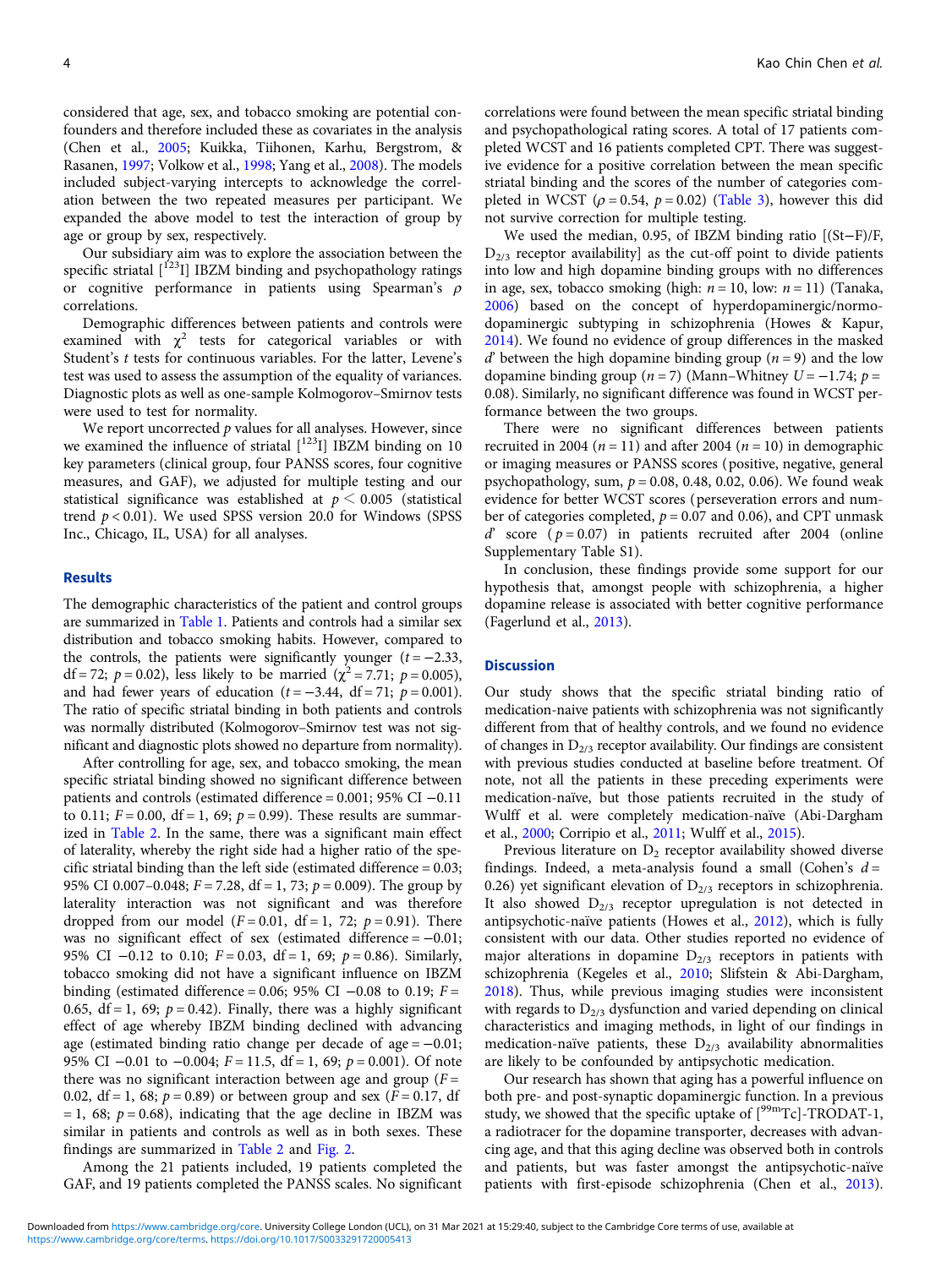#### <span id="page-4-0"></span>Table 1. Demographic characteristics of participants

|                             | Schizophrenia<br>$(n = 21)$ | Control<br>$(n = 53)$   |         |              | Statistical test |                                 |
|-----------------------------|-----------------------------|-------------------------|---------|--------------|------------------|---------------------------------|
|                             | Mean $(s.p.)$               | Mean (s.p.)             | $t/x^2$ | df           | p                | Cohen's $d/\varphi$ coefficient |
| Age, years (s.p.)<br>range  | 26.7(9.0)<br>$17 - 46$      | 32.8(10.6)<br>$20 - 54$ | $-2.33$ | 72           | $0.02*$          | 0.599                           |
| Sex (male/female)           | 11/10                       | 28/25                   | 0.001   | 1            | 0.97             | 0.004                           |
| Smoking status (yes/no)     | 5/16                        | 10/43                   | 0.23    | $\mathbf{1}$ | 0.63             | 0.056                           |
| Marital<br>status (M/S)     | 2/19                        | 23/30                   | 7.71    | $\mathbf{1}$ | $0.005**$        | 0.323                           |
| Years of education<br>range | 12.8(2.0)<br>$9 - 16$       | 14.7(2.2)<br>$9 - 19$   | $-3.44$ | 71           | $0.001**$        | 0.885                           |

M, married or living with a partner; S, single, divorced or separated.

 $*_p$  < 0.05;  $*_p$  < 0.01.

| <b>Table 2.</b> Dopamine $D_{2/3}$ receptor availability [(St-F)/F] by group and sex |  |  |  |
|--------------------------------------------------------------------------------------|--|--|--|
|--------------------------------------------------------------------------------------|--|--|--|

|                     |                |               | Total  |               |               | Right  |               |               | Left   |               |
|---------------------|----------------|---------------|--------|---------------|---------------|--------|---------------|---------------|--------|---------------|
|                     | $\overline{N}$ | Mean          | (s.D.) | Range         | Mean          | S.D.   | Range         | Mean          | S.D.   | Range         |
| Group               |                |               |        |               |               |        |               |               |        |               |
| Schizophrenia       | 21             | 0.93          | (0.29) | $0.17 - 1.35$ | 0.94          | (0.28) | $0.20 - 1.38$ | 0.91          | (0.31) | $0.14 - 1.43$ |
| Control             | 53             | 0.87          | (0.19) | $0.51 - 1.25$ | 0.88          | (0.19) | $0.56 - 1.27$ | 0.86          | (0.21) | $0.45 - 1.24$ |
| 95% Cl <sup>a</sup> |                | $-0.11, 0.11$ |        |               | $-0.11, 0.11$ |        |               | $-0.13, 0.12$ |        |               |
| Sex                 |                |               |        |               |               |        |               |               |        |               |
| Males               | 39             | 0.87          | (0.25) | $0.17 - 1.30$ | 0.89          | (0.24) | $0.20 - 1.38$ | 0.85          | (0.26) | $0.14 - 1.36$ |
| Females             | 35             | 0.91          | (0.20) | $0.41 - 1.35$ | 0.91          | (0.18) | $0.43 - 1.27$ | 0.90          | (0.21) | $0.39 - 1.43$ |
| 95% Cl <sup>a</sup> |                | $-0.12, 0.10$ |        |               | $-0.08, 0.19$ |        |               | $-0.14, 0.10$ |        |               |

[(St−F)/F]: mean count in the striatal region minus the mean count in the frontal region divided by the mean count in the frontal region.

aIndependent variables included group, age, sex, and tobacco smoking.

Furthermore, the density of striatal dopamine  $D_{2/3}$  receptors also declines with age in healthy individuals (Chen et al., [2005\)](#page-6-0). Finally, in this current study, our methodology was sensitive enough to identify a highly significant effect of age whereby IBZM binding declines with advancing age and it does so at a similar rate in both patients with schizophrenia and controls.

We found suggestive evidence that those patients with higher dopamine release may have better cognition. Our findings support the concept of hyperdopaminergic/normo-dopaminergic subtyping in schizophrenia (Howes & Kapur, [2014](#page-7-0)) that proposed there are differences in the dopamine system between patients who respond to antipsychotic drugs and those who do not. Although there is a consistent alteration in dopaminergic function in schizophrenia, evidence of heterogeneity is also reported (Howes et al., [2012\)](#page-7-0), higher baseline dopamine metabolite levels are generally associated with good subsequent response to antipsychotic treatment, whereas lower dopamine metabolite levels are associated with poor response (Yoshimura, Ueda, Shinkai, & Nakamura, [2003](#page-8-0)). Those medication-naïve hyperdopaminergic patients showed tentative evidence of better CPT performance, which suggests cognitive differences could exist in medicationnaïve patients with different  $D_{2/3}$  receptor availability beside the severity of symptoms. There was also some evidence that a better performance in WCST correlated with a higher mean specific



Fig. 2. The relation between age and striatal dopamine  $D_{2/3}$  receptor availability [(St −F)/F] in patients with schizophrenia and controls. As described in the main analyses, having adjusted for the main effects of group, sex, and tobacco smoking, there was a significant decline of IBZM binding with advancing age but no significant interaction between the age and group. This graph shows regression lines describing the relationship between [123] iodobenzamide binding and age within patients and controls separately. The almost parallel lines illustrate the similar rates of decline in the two groups.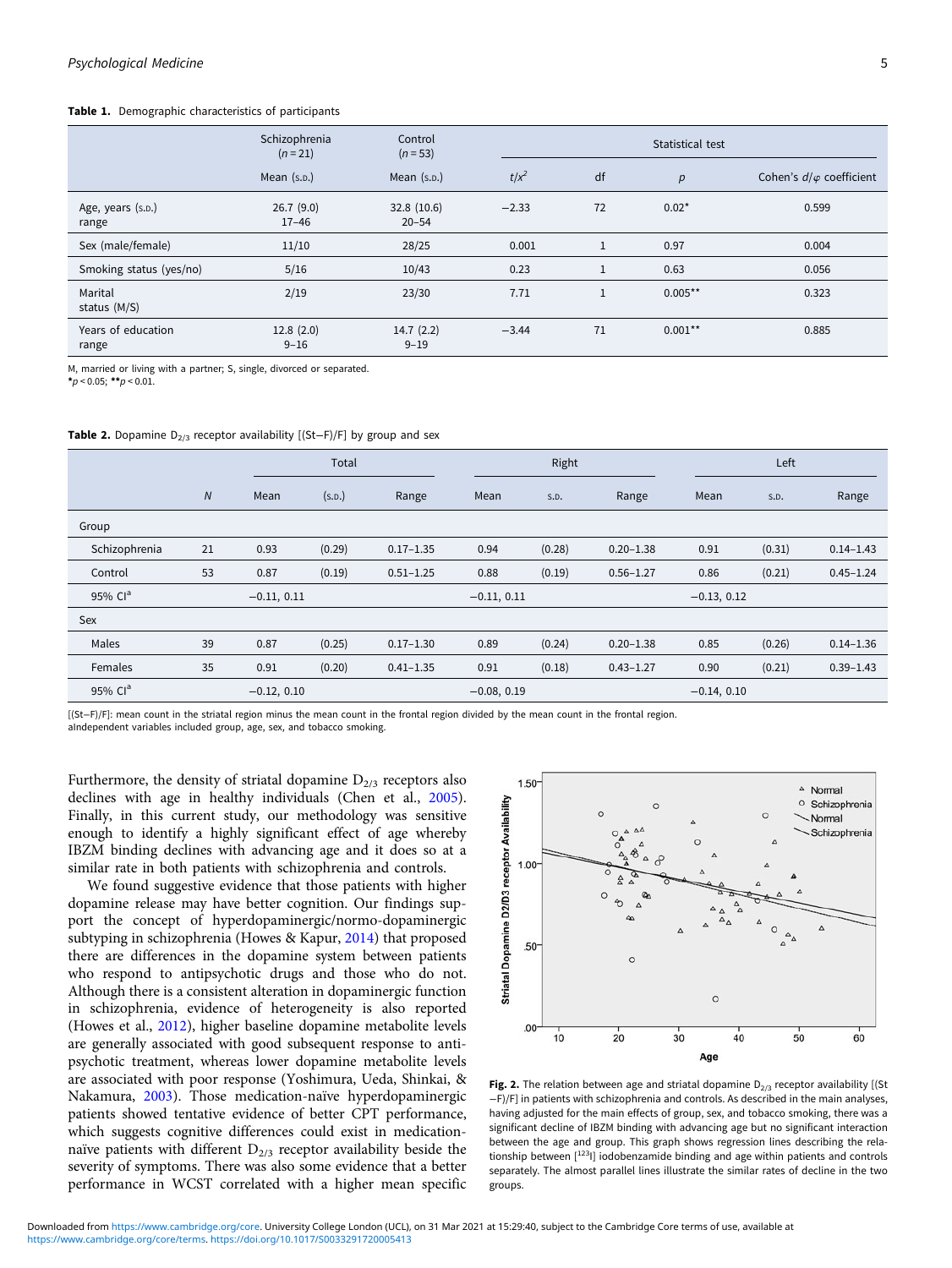|                                                 |                |           | <b>PANSS</b>                                                                                                                                                                                                                                                                                                                                   |                 |                 |                         | WCST                              | CPT            |               |
|-------------------------------------------------|----------------|-----------|------------------------------------------------------------------------------------------------------------------------------------------------------------------------------------------------------------------------------------------------------------------------------------------------------------------------------------------------|-----------------|-----------------|-------------------------|-----------------------------------|----------------|---------------|
|                                                 | Positive       | Negative  | psychopathology<br>General                                                                                                                                                                                                                                                                                                                     | Total           | GAF             | Perseverative<br>errors | Number of categories<br>completed | <b>Unmask</b>  | Mask d'       |
|                                                 | $\overline{a}$ | ഉ         | $\overline{a}$                                                                                                                                                                                                                                                                                                                                 | $\overline{19}$ | $\overline{19}$ |                         |                                   | $\frac{8}{18}$ | $\frac{6}{1}$ |
| Mean (s.p.)                                     | 18.9 (5.8)     | 17.5(5.1) | 28.5 (5.9)                                                                                                                                                                                                                                                                                                                                     | 64.8 (11.3)     | 48.0 (14.0)     | 11.1 (5.2)              | 2.4(1.1)                          | 3.6(1.1)       | 3.1(1.1)      |
| Range                                           | $7 - 29$       | $11 - 29$ | $\frac{40}{5}$<br>ఇ                                                                                                                                                                                                                                                                                                                            | 43-86           | $28 - 75$       | $4 - 22$                | $^{1-4}$                          | $1.7 - 4.9$    | $1.2 - 4.9$   |
| IBZM binding                                    | $-0.11$        | 0.41      | 0.18                                                                                                                                                                                                                                                                                                                                           | 0.24            | 0.37            | $-0.29$                 | 0.54                              | 0.11           | 0.43          |
| ratio                                           | 0.65           | 0.08      | 0.45                                                                                                                                                                                                                                                                                                                                           | 0.32            | 0.12            | 0.26                    | 0.02                              | 0.67           | 0.10          |
| $*_{D}$ < 0.005, adjusted for multiple testing. |                |           | IBZM, [ <sup>123</sup> 1] iodobenzamide; PANSS, Positive and Negative Syndrome Scale; GAF, Global Assessment of Functioning; WCST, Wisconsin Card Sorting Test; CPT, Continuous Performance Task.<br>[(St-F)/F]: mean count in the striatal region minus the mean count in the frontal region divided by the mean count in the frontal region. |                 |                 |                         |                                   |                |               |

<span id="page-5-0"></span>**6** Kao Chin Chen et al.

striatal binding (dopamine  $D_{2/3}$  receptor availability) in our study, thus also supports the aforementioned findings. Our results did not show significant correlations between the mean specific striatal binding (dopamine  $D_{2/3}$  receptor availability) and psychopathological rating scores, which is consistent with our previous study of striatal dopamine transporter availability (Chen et al., [2013\)](#page-6-0). We hypothesize that could be influenced by the complex dysfunction of a specific dorsal fronto-striato-thalamic circuit, linking different brain areas across different stages of psychosis, so simultaneously also affecting cognitive functions (Dandash, Pantelis, & Fornito, [2017;](#page-6-0) Fagerlund et al., [2013;](#page-7-0) Okubo et al., [1997\)](#page-7-0). Increased striatal dopamine signaling and impaired integration of cortical inputs into the striatum could affect cognitive components involved in the behaviors of patients with schizophrenia (Conn, Burne, & Kesby, [2020\)](#page-6-0), but may not completely reflect the whole clinical symptoms. Our results support the hypothesis that dysfunction of cortico-striato-thalamic circuits influences the pathogenesis of psychosis, which may also implicate global cognitive deficits in schizophrenia (Dandash et al., [2017\)](#page-6-0).

A strength of our study is that we recruited a relatively large and clinically homogenous sample, where all the patients were medication-naive and at a similar early stage of their illness. Our controls recruited from the community had a similar gender distribution, but were significantly older, and had spent significantly more time in education. These differences are similar to the previous studies of patients with schizophrenia and other psychotic disorders compared to healthy controls (Loughland et al., [2010](#page-7-0)).

Decreases in either brain volume or dopamine transporter availability in the striatum have been reported in tobacco smokers (Brody et al., [2004](#page-6-0); Yang et al., [2008](#page-8-0)). Our patient and control groups were not significantly different in smoking status, and our previous study has shown no significant difference in striatal dopamine receptor availability between smokers and controls (Yang et al., [2006\)](#page-8-0); hence, smoking is unlikely to have confounded our results. Nevertheless, all our analyses were adjusted for tobacco smoking in this study.

One potential limitation of our study is that the ROIs were manually drawn directly on the SPECT image. While there is the potential for observer bias using this approach, we avoided this by ensuring that the ROIs were delineated independently of the clinical assessment and blind to the subject's clinical group. We delineated the ROI on the SPECT image rather than on the MRI because this does not require the ROI to be transformed from MRI to SPECT space. However, studies have found similar results using both approaches (Inoue et al., [2004](#page-7-0); Wang et al., [1996\)](#page-8-0). Furthermore, we used the frontal cortex as the reference region, since no direct evidence indicates cortical dopaminergic alterations in patients with schizophrenia (Kambeitz, Abi-Dargham, Kapur, & Howes, [2014\)](#page-7-0). Another potential limitation is that patients recruited in our study for SPECT imaging had to be relatively cooperative in order to complete the procedure. This is an issue for most imaging studies and may potentially affect the generalizability of our findings to those with more florid disorder. We did not differentiate the subtypes of patients with schizophrenia in our study, which could limit information for further evaluation between specific clinical symptomatology and striatal dopamine  $D_{2/3}$  receptor availability (Hietala et al., [1999;](#page-7-0) McCutcheon, Krystal, & Howes, [2020](#page-7-0)).

Intriguingly, the evidence from molecular genetics continues to implicate post-synaptic  $D_2$  receptors in schizophrenia. A recent meta-analysis found that genetic variants coding for  $D_2$  receptors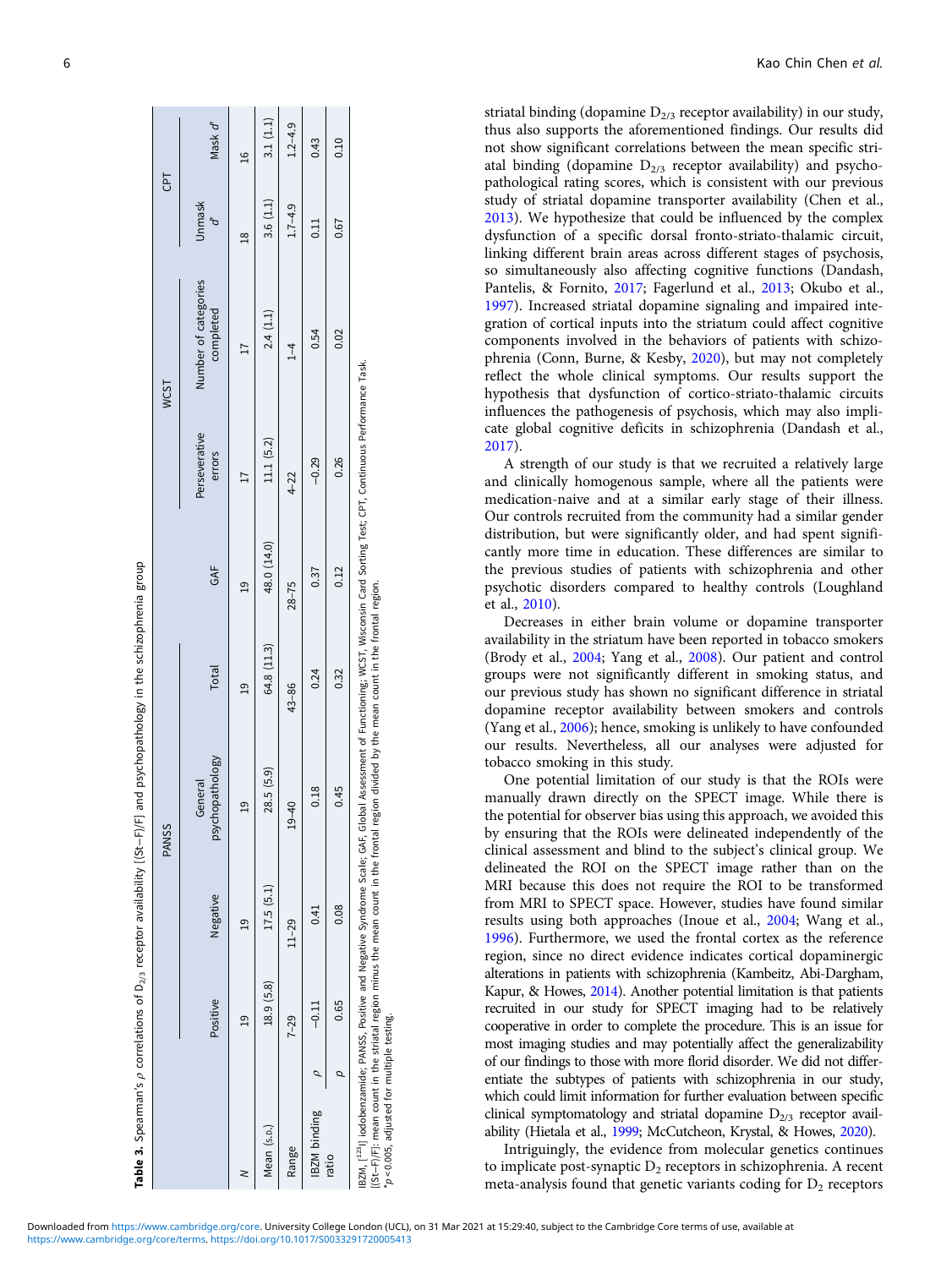<span id="page-6-0"></span>(C957T polymorphism) constitute a risk factor for schizophrenia especially in Caucasian populations (Liu et al., [2014](#page-7-0)). Similarly, a landmark genome-wide association study identifying over 100 loci associated with schizophrenia found significant hits implicating the dopamine  $D_2$  receptor gene indicating its possible role in the etiology of the disease (Flint & Munafo, [2014](#page-7-0); Ripke et al., [2014;](#page-7-0) Ripke, Walters, & O'Donovan, [2020](#page-8-0)).

Future research will need to characterize the mechanisms through which genetic variants in dopamine receptors influence schizophrenia susceptibility and imaging biomarkers obtained through PET or SPECT, especially when used to study unaffected relatives and populations with increased risk for the disease. Finally, as suggested by Howes et al. [\(2012](#page-7-0)) and consistent with this study, future schizophrenia treatments should target the presynaptic control of dopamine synthesis and release rather than focus exclusively on post-synaptic receptors, and further focus on other striatal neurochemistry such as non-dopaminergic neurotransmitter systems that may contribute to dopaminergic dysfunction (McCutcheon et al., [2019](#page-7-0)).

In conclusion, our imaging evidence does not support a major dopaminergic abnormality in schizophrenia affecting postsynaptic dopamine receptors, although in this study, we did not investigate pre-synaptic synthesis capacity and release (Abi-Dargham, van de Giessen, Slifstein, Kegeles, & Laruelle, 2009; Howes et al., [2012](#page-7-0)). Both the previous literature and these findings suggest that any enhanced post-synaptic  $D_{2/3}$  receptor availability is likely to be secondary to antipsychotic treatment rather than the illness itself.

Supplementary material. The supplementary material for this article can be found at <https://doi.org/10.1017/S0033291720005413>

Acknowledgement. This work was supported by the grants of the National Science Council of Taiwan (NSC 91-2314-B-006-074, NSC 92-2314-B-006-111, NSC 93-2314-B-006-107, NSC 95-2314-B-006-115-MY2, and NSC 99-2314-B-006-019-MY3) and Atomic Energy Council of Taiwan (NSC 91-NU-7-006-002 and NSC 92-NU-7-006-004). The authors would like to thank Ching Lin Chu, Tsai Hua Chang, and Chien Ting Lin for their administrative support.

Financial support. This research was funded by the National Science Council of Taiwan (NSC 91-2314-B-006-074, NSC 92-2314-B-006-111, NSC 93-2314-B-006-107, NSC 95-2314-B-006-115-MY2, and NSC 99-2314- B-006-019-MY3) and Atomic Energy Council of Taiwan (NSC 91-NU-7-006-002 and NSC 92-NU-7-006-004).

Conflict of interest. The funding institutions of this study had no further role in the study design, the collection, analysis and interpretation of data, the writing of this paper, or the decision to submit for publication. The authors report no financial relationships with commercial interests.

#### References

- Abi-Dargham, A. (2004). Do we still believe in the dopamine hypothesis? New data bring new evidence. International Journal of Neuropsychopharmacology, 7(Suppl 1), S1–S5.
- Abi-Dargham, A., Kegeles, L. S., Zea-Ponce, Y., Mawlawi, O., Martinez, D., Mitropoulou, V., … Siever, L. J. (2004). Striatal amphetamine-induced dopamine release in patients with schizotypal personality disorder studied with single photon emission computed tomography and  $\rm [^{123}I]iodobenza$ mide. Biological Psychiatry, 55, 1001–1006.
- Abi-Dargham, A., Rodenhiser, J., Printz, D., Zea-Ponce, Y., Gil, R., Kegeles, L. S., … Laruelle, M. (2000). Increased baseline occupancy of D2 receptors by dopamine in schizophrenia. Proceedings of the National Academy of Sciences of the USA, 97, 8104–8109.
- Abi-Dargham, A., van de Giessen, E., Slifstein, M., Kegeles, L. S., & Laruelle, M. (2009). Baseline and amphetamine-stimulated dopamine activity are related in drug-naive schizophrenic subjects. Biological Psychiatry, 65, 1091–1093.
- Bellani, M., & Brambilla, P. (2008). The use and meaning of the continuous performance test in schizophrenia. Epidemiologia e Psichiatria Sociale, 17, 188–191.
- Berman, S. M., Kuczenski, R., McCracken, J. T., & London, E. D. (2009). Potential adverse effects of amphetamine treatment on brain and behavior: A review. Molecular Psychiatry, 14, 123–142.
- Braver, T. S., Barch, D. M., & Cohen, J. D. (1999). Cognition and control in schizophrenia: A computational model of dopamine and prefrontal function. Biological Psychiatry, 46, 312–328.
- Breier, A., Su, T. P., Saunders, R., Carson, R. E., Kolachana, B. S., de Bartolomeis, A., … Pickar, D. (1997). Schizophrenia is associated with elevated amphetamine-induced synaptic dopamine concentrations: Evidence from a novel positron emission tomography method. Proceedings of the National Academy of Sciences of the USA, 94, 2569–2574.
- Brody, A. L., Olmstead, R. E., London, E. D., Farahi, J., Meyer, J. H., Grossman, P., … Mandelkern, M. A. (2004). Smoking-induced ventral striatum dopamine release. American Journal of Psychiatry, 161, 1211–1218.
- Brucke, T., Podreka, I., Angelberger, P., Wenger, S., Topitz, A., Kufferle, B., … Deecke, L. (1991). Dopamine D2 receptor imaging with SPECT: Studies in different neuropsychiatric disorders. Journal of Cerebral Blood Flow and Metabolism, 11, 220–228.
- Brugger, S. P., Angelescu, I., Abi-Dargham, A., Mizrahi, R., Shahrezaei, V., & Howes, O. D. (2020). Heterogeneity of striatal dopamine function in schizophrenia: Meta-analysis of variance. Biological Psychiatry, 87, 215–224.
- Buchsbaum, M. S., Christian, B. T., Lehrer, D. S., Narayanan, T. K., Shi, B., Mantil, J., … Mukherjee, J. (2006). D2/D3 dopamine receptor binding with [F-18]fallypride in thalamus and cortex of patients with schizophrenia. Schizophrenia Research, 85, 232–244.
- Calafato, M. S., & Bramon, E. (2019). The interplay between genetics, cognition and schizophrenia. Brain, 142, 236–238.
- Chang, L. T. (1978). A method for attenuation correction in radionuclide computed tomography. IEEE Transactions on Nuclear Science, 25, 638–642.
- Chen, W. J., Hsiao, C. K., Hsiao, L. L., & Hwu, H. G. (1998). Performance of the Continuous Performance Test among community samples. Schizophrenia Bulletin, 24, 163–174.
- Chen, K. C., Yang, Y. K., Howes, O., Lee, I. H., Landau, S., Yeh, T. L., … Bramon, E. (2013). Striatal dopamine transporter availability in drug-naive patients with schizophrenia: A case-control SPECT study with [(99m) Tc]-TRODAT-1 and a meta-analysis. Schizophrenia Bulletin, 39, 378–386.
- Chen, P. S., Yang, Y. K., Lee, Y. S., Yeh, T. L., Lee, I. H., Chiu, N. T., & Chu, C. L. (2005). Correlation between different memory systems and striatal dopamine D2/D3 receptor density: A single photon emission computed tomography study. Psychological Medicine, 35, 197–204.
- Cohen, J. D., & Servan-Schreiber, D. (1993). A theory of dopamine function and its role in cognitive deficits in schizophrenia. Schizophrenia Bulletin, 19, 85–104.
- Conn, K.-A., Burne, T. H. J., & Kesby, J. P. (2020). Subcortical dopamine and cognition in schizophrenia: Looking beyond psychosis in preclinical models. Frontiers in Neuroscience, 14, 542.
- Corripio, I., Escarti, M. J., Portella, M. J., Perez, V., Grasa, E., Sauras, R. B., … Alvarez, E. (2011). Density of striatal D2 receptors in untreated first-episode psychosis: An I123-IBZM SPECT study. European Neuropsychopharmacology, 21, 861–866.
- Curran, C., Byrappa, N., & McBride, A. (2004). Stimulant psychosis: Systematic review. British Journal of Psychiatry, 185, 196–204.
- Dandash, O., Pantelis, C., & Fornito, A. (2017). Dopamine, fronto-striato-thalamic circuits and risk for psychosis. Schizophrenia Research, 180, 48–57.
- Davis, K. L., Kahn, R. S., Ko, G., & Davidson, M. (1991). Dopamine in schizophrenia: A review and reconceptualization. American Journal of Psychiatry, 148, 1474–1486.
- de Haan, L., Lavalaye, J., van Bruggen, M., van Nimwegen, L., Booij, J., van Amelsvoort, T., … Linszen, D. (2004). Subjective experience and dopamine D2 receptor occupancy in patients treated with antipsychotics: Clinical implications. Canadian Journal of Psychiatry, 49, 290–296.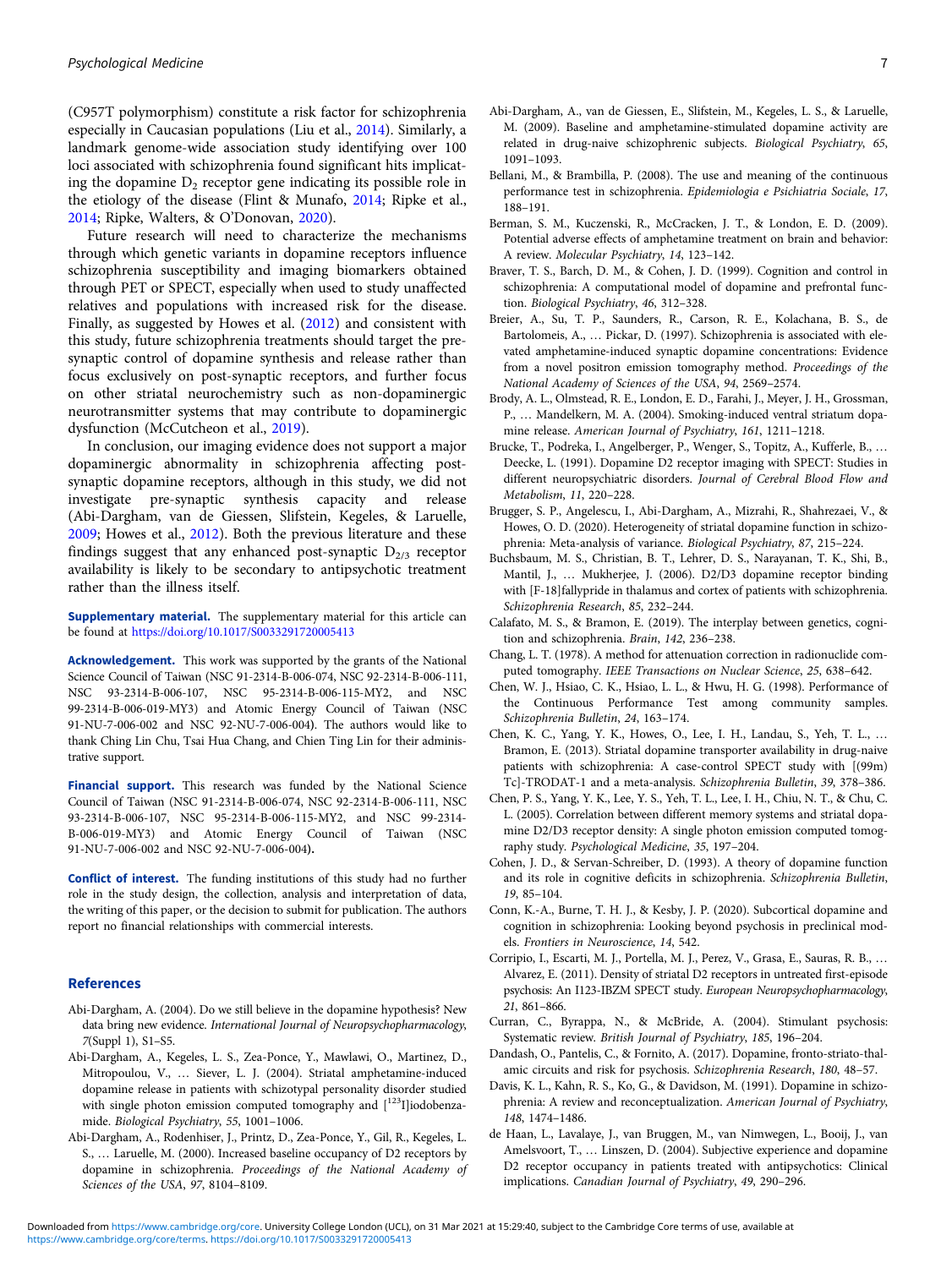- <span id="page-7-0"></span>Egerton, A., Demjaha, A., McGuire, P., Mehta, M. A., & Howes, O. D. (2010). The test-retest reliability of 18F-DOPA PET in assessing striatal and extrastriatal presynaptic dopaminergic function. Neuroimage, 50, 524–531.
- Elvevag, B., Weinberger, D. R., Suter, J. C., & Goldberg, T. E. (2000). Continuous performance test and schizophrenia: A test of stimulusresponse compatibility, working memory, response readiness, or none of the above? American Journal of Psychiatry, 157, 772–780.
- Everett, J., Lavoie, K., Gagnon, J. F., & Gosselin, N. (2001). Performance of patients with schizophrenia on the Wisconsin Card Sorting Test (WCST). Journal of Psychiatry and Neuroscience, 26, 123–130.
- Fagerlund, B., Pinborg, L. H., Mortensen, E. L., Friberg, L., Baaré, W. F., Gade, A., … Glenthøj, B. Y. (2013). Relationship of frontal D(2/3) binding potentials to cognition: A study of antipsychotic-naive schizophrenia patients. International Journal of Neuropsychopharmacology, 16, 23–36.
- Flint, J., & Munafo, M. (2014). Schizophrenia: Genesis of a complex disease. Nature, 511, 412–413.
- Friston, K. J., Frith, C. D., Liddle, P. F., Dolan, R. J., Lammertsma, A. A., & Frackowiak, R. S. (1990). The relationship between global and local changes in PET scans. Journal of Cerebral Blood Flow and Metabolism, 10, 458–466.
- Green, M. F., Satz, P., Ganzell, S., & Vaclav, J. F. (1992). Wisconsin Card Sorting Test performance in schizophrenia: Remediation of a stubborn deficit. American Journal of Psychiatry, 149, 62–67.
- Guo, N., Guo, W., Kralikova, M., Jiang, M., Schieren, I., Narendran, R., … Rayport, S. (2010). Impact of D2 receptor internalization on binding affinity of neuroimaging radiotracers. Neuropsychopharmacology, 35, 806–817.
- Heaton, R., Chelune, G., Talley, J., Kay, G., & Curtiss, G. (1993). Wisconsin card sorting test manual: Revised and expanded. Florida: Psychological Assessment Resources Inc.
- Hietala, J., Syvälahti, E., Kuoppamäki, M., Hietala, J., Syvälahti, E., Haaparanta, M., … Salokangas, R. K. R. (1995). Presynaptic dopamine function in striatum of neuroleptic-naive schizophrenic patients. Lancet (London, England), 346, 1130–1131.
- Hietala, J., Syvälahti, E., Vilkman, H., Vuorio, K., Räkköläinen, V., Bergman, J., … Salokangas, R. K. R. (1999). Depressive symptoms and presynaptic dopamine function in neuroleptic-naive schizophrenia. Schizophrenia Research, 35, 41–50.
- Hopper, K., & Wanderling, J. (2000). Revisiting the developed versus developing country distinction in course and outcome in schizophrenia: Results from ISoS, the WHO collaborative followup project. International Study of Schizophrenia. Schizophrenia Bulletin, 26, 835–846.
- Howes, O. D., Egerton, A., Allan, V., McGuire, P., Stokes, P., & Kapur, S. (2009a). Mechanisms underlying psychosis and antipsychotic treatment response in schizophrenia: Insights from PET and SPECT imaging. Current Pharmaceutical Design, 15, 2550–2559.
- Howes, O. D., Kambeitz, J., Kim, E., Stahl, D., Slifstein, M., Abi-Dargham, A., & Kapur, S. (2012). The nature of dopamine dysfunction in schizophrenia and what this means for treatment. Archives of General Psychiatry, 69, 776–786.
- Howes, O. D., & Kapur, S. (2009). The dopamine hypothesis of schizophrenia: Version III – the final common pathway. Schizophrenia Bulletin, 35, 549–562.
- Howes, O. D., & Kapur, S. (2014). A neurobiological hypothesis for the classification of schizophrenia: Type A (hyperdopaminergic) and type B (normodopaminergic). British Journal of Psychiatry, 205, 1–3.
- Howes, O. D., Montgomery, A. J., Asselin, M.-C., Murray, R. M., Valli, I., Tabraham, P., … Grasby, P. M. (2009b). Elevated striatal dopamine function linked to prodromal signs of schizophrenia. Archives of General Psychiatry, 66, 13–20.
- Howes, O. D., & Murray, R. M. (2014). Schizophrenia: An integrated sociodevelopmental-cognitive model. Lancet (London, England), 383, 1677–1687.
- Hsieh, P. C., Chu, C. L., Yang, Y. K., Yang, Y. C., Yeh, T. L., Lee, I. H., & Chen, P. S. (2005). Norms of performance of sustained attention among a community sample: Continuous Performance Test study. Psychiatry and Clinical Neurosciences, 59, 170–176.
- Inoue, M., Katsumi, Y., Hayashi, T., Mukai, T., Ishizu, K., Hashikawa, K., … Fukuyama, H. (2004). Sensory stimulation accelerates dopamine release in the basal ganglia. Brain Research, 1026, 179–184.
- Jauhar, S., Veronese, M., Nour, M. M., Rogdaki, M., Hathway, P., Natesan, S., … Howes, O. D. (2019). The effects of antipsychotic treatment on

presynaptic dopamine synthesis capacity in first-episode psychosis: A positron emission tomography study. Biological Psychiatry, 85, 79–87.

- Kambeitz, J., Abi-Dargham, A., Kapur, S., & Howes, O. D. (2014). Alterations in cortical and extrastriatal subcortical dopamine function in schizophrenia: Systematic review and meta-analysis of imaging studies. British Journal of Psychiatry, 204, 420–429.
- Kay, S. R., Fiszbein, A., & Opler, L. A. (1987). The positive and negative syndrome scale (PANSS) for schizophrenia. Schizophrenia Bulletin, 13, 261– 276.
- Kegeles, L. S., Abi-Dargham, A., Frankle, W. G., Gil, R., Cooper, T. B., Slifstein, M., … Laruelle, M. (2010). Increased synaptic dopamine function in associative regions of the striatum in schizophrenia. Archives of General Psychiatry, 67, 231–239.
- Kuikka, J. T., Tiihonen, J., Karhu, J., Bergstrom, K. A., & Rasanen, P. (1997). Fractal analysis of striatal dopamine re-uptake sites. European Journal of Nuclear Medicine, 24, 1085–1090.
- Laruelle, M. (2000). Imaging synaptic neurotransmission with in vivo binding competition techniques: A critical review. Journal of Cerebral Blood Flow and Metabolism, 20, 423–451.
- Laruelle, M., Abi-Dargham, A., Gil, R., Kegeles, L., & Innis, R. (1999). Increased dopamine transmission in schizophrenia: Relationship to illness phases. Biological Psychiatry, 46, 56–72.
- Lencz, T., Knowles, E., Davies, G., Guha, S., Liewald, D. C., Starr, J. M., … Malhotra, A. K. (2014). Molecular genetic evidence for overlap between general cognitive ability and risk for schizophrenia: A report from the Cognitive Genomics consorTium (COGENT). Molecular Psychiatry, 19, 168–174.
- Liu, L., Fan, D., Ding, N., Hu, Y., Cai, G., Wang, L., … Pan, F. (2014). The relationship between DRD2 gene polymorphisms (C957T and C939T) and schizophrenia: A meta-analysis. Neuroscience Letters, 583, 43–48.
- Loughland, C., Draganic, D., McCabe, K., Richards, J., Nasir, A., Allen, J., … Carr, V. (2010). Australian Schizophrenia Research Bank: A database of comprehensive clinical, endophenotypic and genetic data for aetiological studies of schizophrenia. Australian and New Zealand Journal of Psychiatry, 44, 1029–1035.
- Matthysse, S. (1973). Antipsychotic drug actions: A clue to the neuropathology of schizophrenia? Federation Proceedings, 32, 200–205.
- McCluskey, S. P., Plisson, C., Rabiner, E. A., & Howes, O. (2020). Advances in CNS PET: The state-of-the-art for new imaging targets for pathophysiology and drug development. European Journal of Nuclear Medicine and Molecular Imaging, 47, 451–489.
- McCutcheon, R. A., Abi-Dargham, A., & Howes, O. D. (2019). Schizophrenia, dopamine and the striatum: From biology to symptoms. Trends in Neurosciences, 42, 205–220.
- McCutcheon, R., Beck, K., Jauhar, S., & Howes, O. D. (2018). Defining the locus of dopaminergic dysfunction in schizophrenia: A meta-analysis and test of the mesolimbic hypothesis. Schizophrenia Bulletin, 44, 1301–1311.
- McCutcheon, R. A., Krystal, J. H., & Howes, O. D. (2020). Dopamine and glutamate in schizophrenia: Biology, symptoms and treatment. World Psychiatry, 19, 15–33.
- Okubo, Y., Suhara, T., Suzuki, K., Kobayashi, K., Inoue, O., Terasaki, O., … Toru, M. (1997). Decreased prefrontal dopamine D1 receptors in schizophrenia revealed by PET. Nature, 385, 634–636.
- Pycock, C. J., Kerwin, R. W., & Carter, C. J. (1980). Effect of lesion of cortical dopamine terminals on subcortical dopamine receptors in rats. Nature, 286, 74–76.
- Ranlund, S., Calafato, S., Thygesen, J. H., Lin, K., Cahn, W., Crespo-Facorro, B., … Bramon, E. (2018). A polygenic risk score analysis of psychosis endophenotypes across brain functional, structural, and cognitive domains. American Journal of Medical Genetics, 177, 21–34.
- Rao, N., Northoff, G., Tagore, A., Rusjan, P., Kenk, M., Wilson, A., … Mizrahi, R. (2019). Impaired prefrontal cortical dopamine release in schizophrenia during a cognitive task: A [11C]FLB 457 positron emission tomography study. Schizophrenia Bulletin, 45, 670–679.
- Ripke, S., Neale, B. M., Corvin, A., Walters, J. T. R., Farh, K.-H., & Holmans, P. A., … Psychosis Endophenotypes International Consortium. (2014). Biological insights from 108 schizophrenia-associated genetic loci. Nature, 511, 421–427.